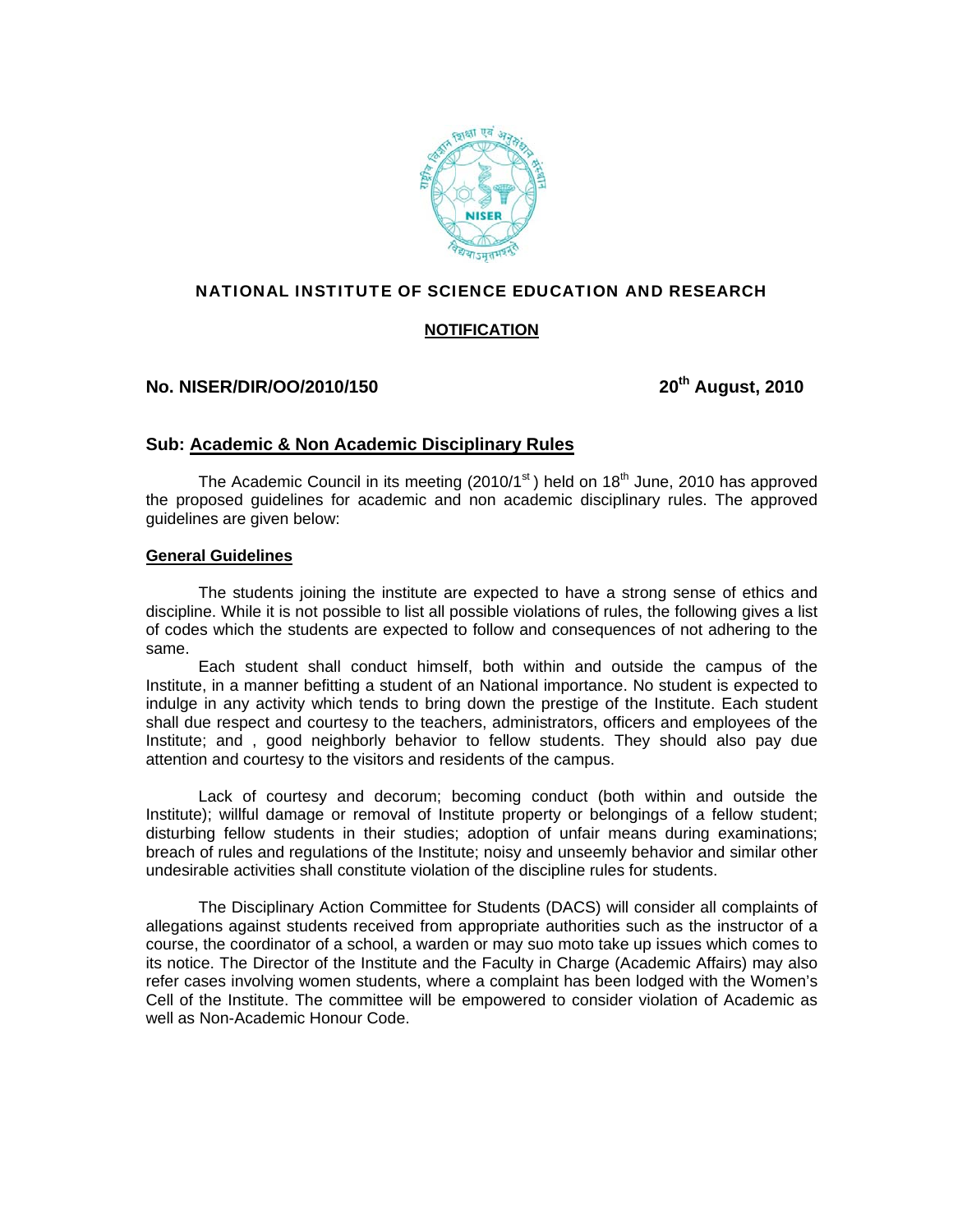The committee (DACS) will work on the principles of natural justice and give an opportunity to the accused to tell his/her side story and examine any relevant witness. Based on its conclusion and depending on the gravity of misconduct, the DACS can recommend to the Director any (or a combination) of the following punishments:

- 1. Reprimand/ Warning
- 2. Disciplinary probation
- 3. Fine
- 4. Discontinuation of Scholarship for a fixed period.
- 5. Removal from the Hostel either for a fixed duration or permanently
- 6. Suspension from the Institute for periods ranging from one semester to one academic year.
- 7. Expulsion from the institute.
- 8. Any other punishment as deemed fit by the DACS.

 The Director will be the authority for imposing the penalty based on the recommendation of the DACS. The Director may accept the recommendation of the DACS, reduce or enhance the proposed punishment as deemed fit.

#### **Academic Discipline**

All students of the institute are required to give an undertaking at the time of admission:

- A. That they will neither receive nor give any aid in examination,
- B. That they will not give or receive any aid in class work, that is to be used by the instructor as a basis for grading.
- C. That they will do their share and take an active part with others and uphold the spirit & letter of the honour code.

Violation of honour code will be a basis for disciplinary action. Few examples of such violation are,

- 1. Copying or allowing another student to copy in an examination, cheating in an examination or test also fabrication of data and/or fabrication of result in a laboratory experiment;
- 2. Forbidden collaboration;
- 3. Engaging in plagiarism or assisting a fellow student in plagiarizing;
- 4. Revising and resubmitting a quiz or a test paper for revaluation;
- 5. Giving or receiving aid in a home assignment;
- 6. Representing as one's own work, the work of another person;
- 7. Misrepresentation of facts to the institute authorities on academic matter for admission or for gaining financial assistance.

 A student found copying in an examination hall may be expelled from the examination by the in-charge of invigilation. In such a case the recommendation of the instructor that the student may be given an FR grade in the course will generally be accepted. The instructor, if the situation so demand reports the incident for further disciplinary action. Plagiarism in writing reports or in publication in viewed seriously and may result in expulsion from the institute.